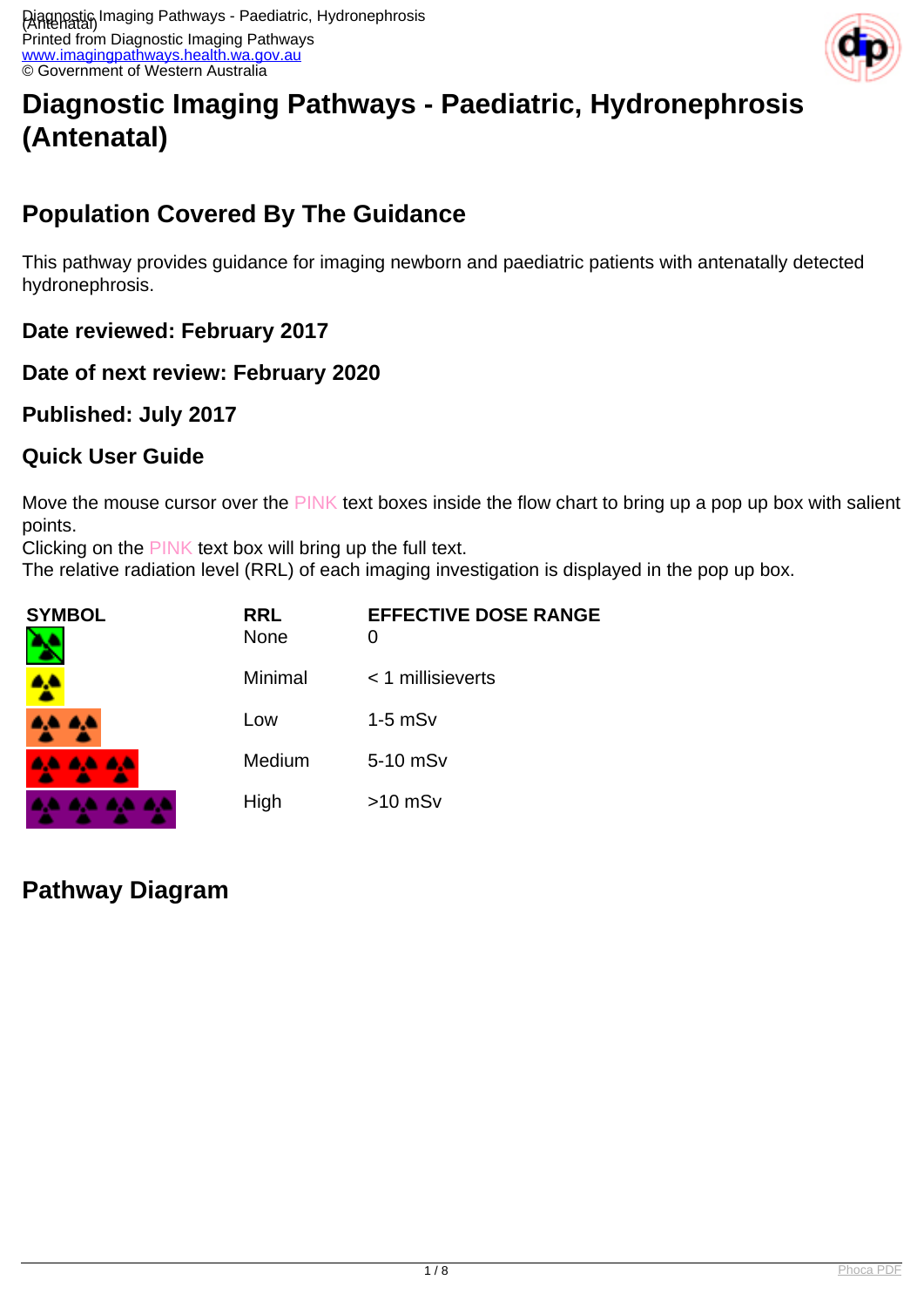#### Diagnostic Imaging Pathways - Paediatric, Hydronephrosis (Antenatal) Printed from Diagnostic Imaging Pathways [www.imagingpathways.health.wa.gov.au](http://www.imagingpathways.health.wa.gov.au/)





## **Image Gallery**

Note: Images coming soon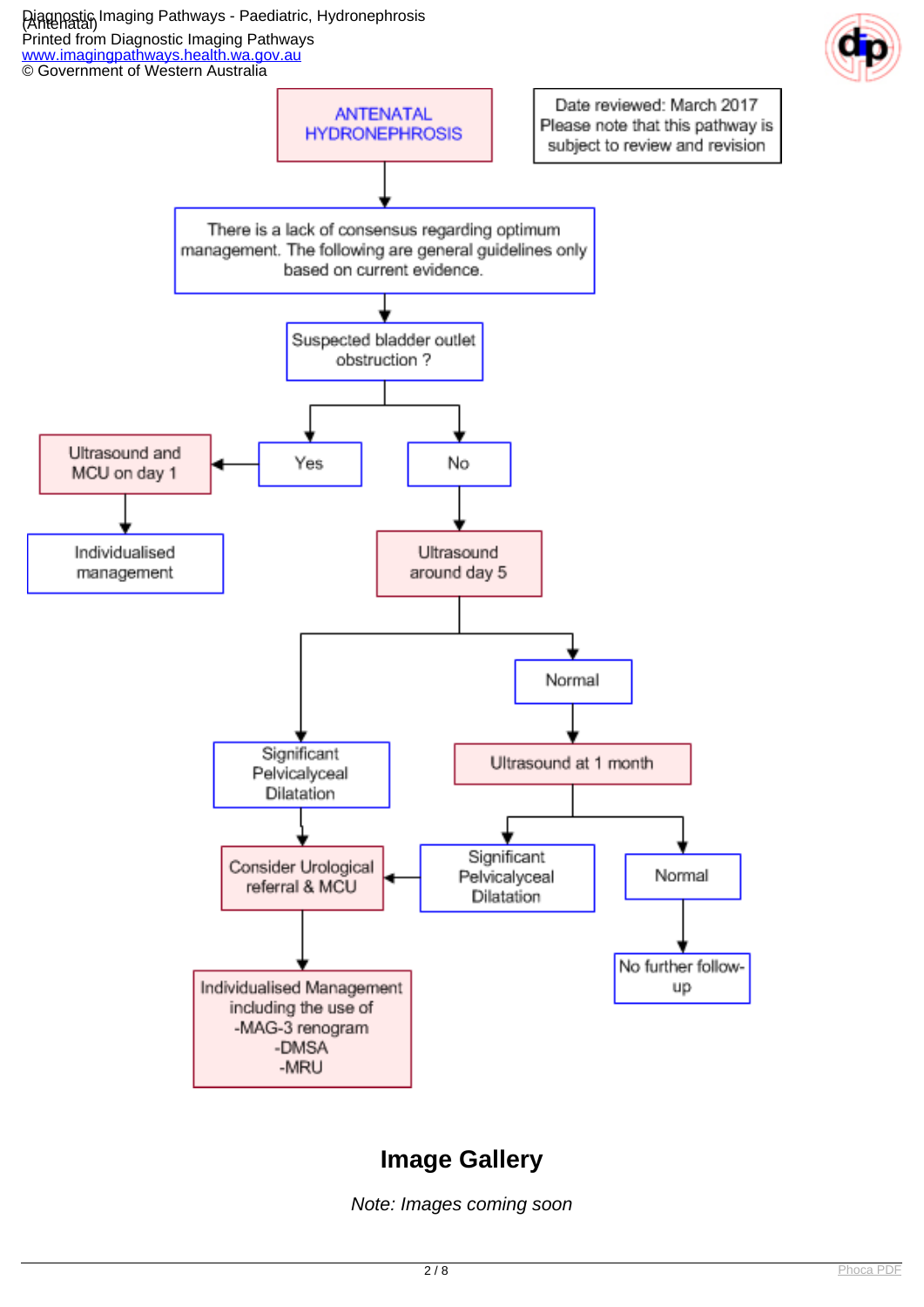

## **Teaching Points**

- Antenatal hydronephrosis affect 1-5% of pregnancies.
- The post-natal investigation and management of hydronephrosis is controversial as this finding does not necessarily imply obstruction and many will resolve spontaneously.
- Ultrasound should be performed at 5-10 days after birth and repeated at 4 weeks if normal. This offers a safe and non-invasive method to monitor renal tract abnormalities.
- Moderate and severe hydronephrosis on ultrasound scans shows be followed-up with a micturating cystourethrogram (MCU) to exclude vesicoureteric reflux which occurs in up to 38% of cases.
- MAG-3 renograms are used to identify assess obstruction which is mostly due to pelviureteric junction (PUJ) obstruction.
- An Individualised approach is suggested for the use of MAG-3 renogram, Technetium-99m Dimercaptosuccinic Acid (DMSA) Scan and/or Magnetic Resonance Urography.

## **Antenatal Hydronephrosis**

- With the introduction of routine ultrasound in pregnancy, antenatal hydronephrosis is being increasingly detected and is currently found in 1-5% of pregnancies. [1, 2](index.php/imaging-pathways/obstetric-gynaecological/antenatal-hydronephrosis?tab=References#1) However, this finding does not necessarily imply obstruction or impaired renal function and most cases improve spontaneously. Therefore, this is a controversial area in paediatrics and there is a lack of consensus on optimum management. The following are general guidelines only based on best available evidence
- Antenatal hydronephrosis is defined as a renal pelvis anteroposterior diameter of >4mm less than 33 weeks gestation and >7mm less than 40 weeks on ultrasound [3-5](index.php/imaging-pathways/obstetric-gynaecological/antenatal-hydronephrosis?tab=References#3)
- The most widely accepted grading system for hydronephrosis is the Society of Foetal Urology hydronephrosis (SFU) system, although experts have proposed the Urinary Tract Dilation (UTD) classification as a replacement [2,](index.php/imaging-pathways/obstetric-gynaecological/antenatal-hydronephrosis?tab=References#2) [6-8](index.php/imaging-pathways/obstetric-gynaecological/antenatal-hydronephrosis?tab=References#6)
- Since further evaluation is needed to establish the clinical accuracy and utility of the UTD classification, The SFU system is listed below

| Grade 0          | No or minimal collecting system    |  |
|------------------|------------------------------------|--|
|                  | visible - considered normal        |  |
| Grade I          | Uust the renal pelvis visible with |  |
|                  | an axial diameter <5-7 mm -        |  |
|                  | usually considered normal          |  |
| <b>Grade II</b>  | Axial renal pelvis diameter        |  |
|                  | 5/7-10 mm; some calices with       |  |
|                  | normal forniceal shape visible     |  |
| <b>Grade III</b> | Marked dilatation of the renal     |  |
|                  | calices and pelvis >10 mm with     |  |
|                  | reduced forniceal and papillary    |  |
|                  | differentiation without            |  |
|                  | parenchymal narrowing              |  |
| <b>Grade IV</b>  | Gross dilatation of the collecting |  |
|                  | system with narrowing of the       |  |
|                  | parenchyma                         |  |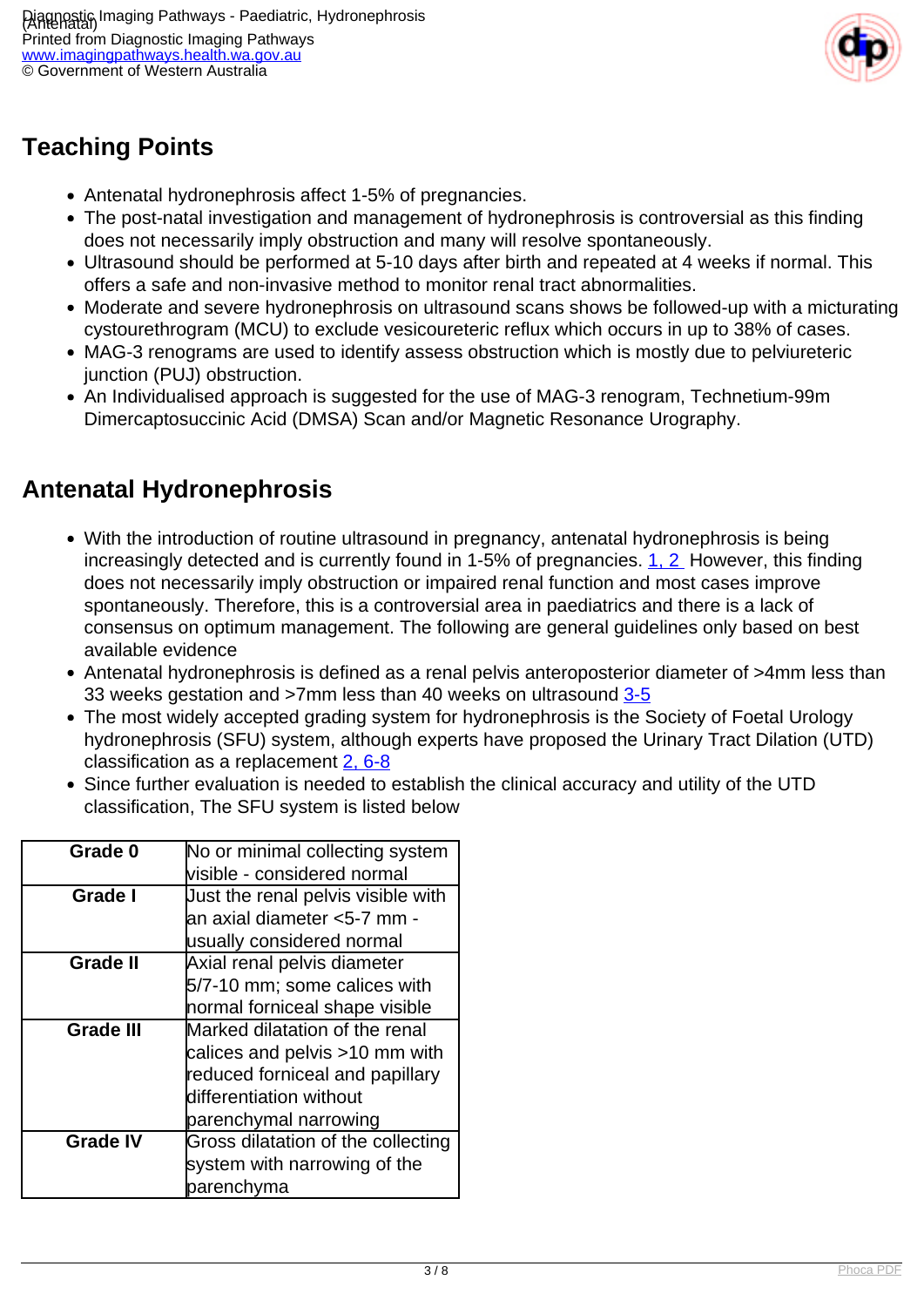

- The risk of postnatal pathology is 12% for mild, 45% for moderate and 88% for severe antenatal hydronephrosis.(1) Overall, only a minority of neonates will require surgical intervention. [5, 9](index.php/imaging-pathways/obstetric-gynaecological/antenatal-hydronephrosis?tab=References#5) Mild hydronephrosis is more likely to stabilise or improve compared to higher grades [5, 10](index.php/imaging-pathways/obstetric-gynaecological/antenatal-hydronephrosis?tab=References#5)
- Common causes of antenatal hydronephrosis include pelviureteric junction (PUJ) obstruction, vesicoureteric reflux (VUR), posterior urethral valves, duplication anomalies (ureterocoele/ectopic ureter), megaureter and multicystic dysplastic kidney [5](index.php/imaging-pathways/obstetric-gynaecological/antenatal-hydronephrosis?tab=References#5)

### **Ultrasound**

- Ultrasound is a safe and non-invasive method to monitor the structure of the urinary tract including renal size and morphology, pelvicalyceal and ureteric dilatation, ureterocoeles and bladder wall thickness
- In addition to hydronephrosis, associated findings which should also be documented include the volume of amniotic fluid, cycling of the bladder, visualisation of the ureter, presence of the contralateral kidney and abnormal organ findings [11](index.php/imaging-pathways/obstetric-gynaecological/antenatal-hydronephrosis?tab=References#11)
- All neonates with documented antenatal hydronephrosis should have ultrasound scans at 5-10 days after birth and a repeat scan at 4 weeks if normal as false negatives are not uncommon at birth.[3, 5](index.php/imaging-pathways/obstetric-gynaecological/antenatal-hydronephrosis?tab=References#3) If both scans are normal, the vast majority will not have any renal tract abnormalities and therefore do not require any further imaging  $5, 7, 12$  $5, 7, 12$
- Mild hydronephrosis can be followed up by sequential ultrasound.[5](index.php/imaging-pathways/obstetric-gynaecological/antenatal-hydronephrosis?tab=References#5) Although studies are conflicting with some showing a benign clinical course(13-15) and others showing deterioration over time [16](index.php/imaging-pathways/obstetric-gynaecological/antenatal-hydronephrosis?tab=References#16)

## **Micturating Cystourethrogram**

- The role of a micturating cystourethrogram (MCU) is in the detection of vesicoureteric reflux (VUR) and urethral abnormalities such as posterior urethral valves.
- MCU should be performed on all neonates with unilateral or bilateral hydronephrosis with renal pelvic APD > 10 mm, SFU grade 3-4 or ureteric dilatation. [5, 7](index.php/imaging-pathways/obstetric-gynaecological/antenatal-hydronephrosis?tab=References#5)
- The incidence of VUR in antenatal hydronephrosis ranges from 8 38% and up to 60% of patients with VUR will have a normal initial postnatal ultrasound. [3, 5](index.php/imaging-pathways/obstetric-gynaecological/antenatal-hydronephrosis?tab=References#3)
- In cases of suspected bladder outlet obstruction, an MCU should be performed as early as possible. For the evaluation of possible VUR, an MCU can be delayed for up to one month after birth. [3](index.php/imaging-pathways/obstetric-gynaecological/antenatal-hydronephrosis?tab=References#3)
- Disadvantages of MCU include:
	- Risk of infection and urethral trauma
	- Exposure to ionising radiation
	- May be distressing to patients and parents

## **Mercaptoacetyltriglycine (MAG-3) Renogram**

- Pelviureteric junction obstruction should be considered in infants with moderate or severe hydronephrosis, where dilating VUR is excluded and radionuclide scans performed with a diuretic are dynamic studies which allow for assessment of obstruction. [5,](index.php/imaging-pathways/obstetric-gynaecological/antenatal-hydronephrosis?tab=References#5) [17](index.php/imaging-pathways/obstetric-gynaecological/antenatal-hydronephrosis?tab=References#17)
- Mercaptoacetyltriglycine (MAG-3) or a diethylene triamine pentaacetic acid (DTPA) can both be used, however, MAG-3 is preferred due to its favourable renal excretion properties, which allow for more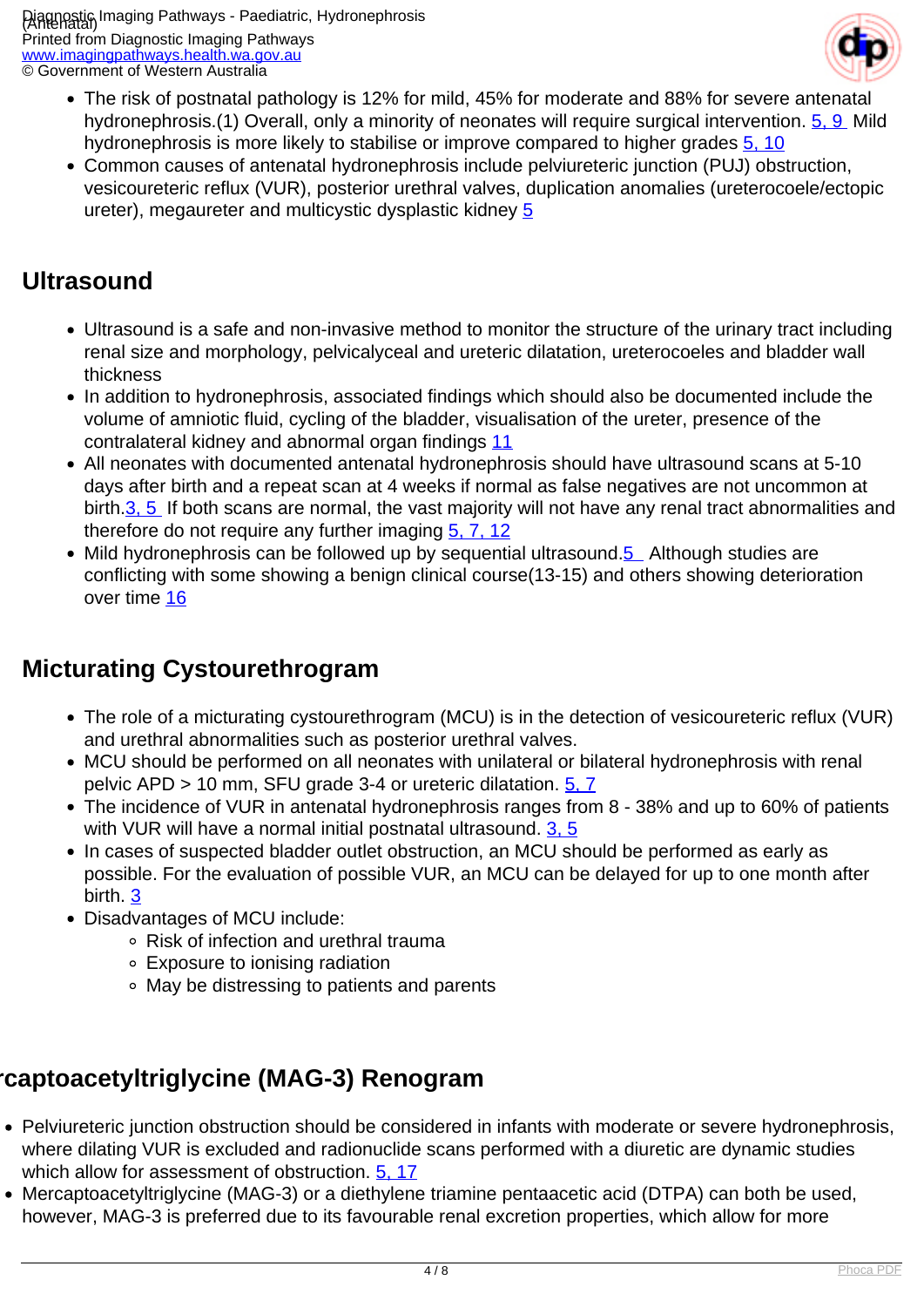Diagnostic Imaging Pathways - Paediatric, Hydronephrosis (Antenatal) Printed from Diagnostic Imaging Pathways [www.imagingpathways.health.wa.gov.au](http://www.imagingpathways.health.wa.gov.au/) © Government of Western Australia



accurate assessment of renal drainage. However, DTPA is inexpensive and widely available. [5,](index.php/imaging-pathways/obstetric-gynaecological/antenatal-hydronephrosis?tab=References#5) [18, 19](index.php/imaging-pathways/obstetric-gynaecological/antenatal-hydronephrosis?tab=References#18)

- Renograms require careful interpretation as they can be affected by the level of hydration, the region of interest selected for analysis and failure of the immature kidney to respond to the diuretic.(18) Some institutions perform a "well-tempered renogram" with intravenous hydration and a urethral catheter in-situ to minimise the effect of these variables. [17](index.php/imaging-pathways/obstetric-gynaecological/antenatal-hydronephrosis?tab=References#17)
- Disadvantages of radionuclide scans include:
	- Exposure to ionising radiation
	- Can be difficult to interpret
	- "Well-tempered renograms" are invasive
	- Variable accuracy reported in the literature [3,](index.php/imaging-pathways/obstetric-gynaecological/antenatal-hydronephrosis?tab=References#3) [18](index.php/imaging-pathways/obstetric-gynaecological/antenatal-hydronephrosis?tab=References#18)

### **Technetium-99m Dimercaptosuccinic Acid (DMSA) Scan**

- Currently considered the reference standard for the detection of renal scarring and differential renal function in children, particularly those with evidence of vesicoureteric reflux. [18](index.php/imaging-pathways/obstetric-gynaecological/antenatal-hydronephrosis?tab=References#18)
- The study involves the intravenous injection of DMSA and scanning the kidneys with a gamma camera approximately 2-6 hours later.
- Currently, the long term implications of finding renal parenchymal defects on DMSA remains unquantified, however, the risk for future renal impairment, hypertension and poor quality of life is thought to be low. [3](index.php/imaging-pathways/obstetric-gynaecological/antenatal-hydronephrosis?tab=References#3)

## **Magnetic Resonance Urography (MRU)**

- Magnetic Resonance Urography offers excellent anatomical visualisation and multiplanar 3D reconstruction as well as an assessment of differential renal function and drainage. [20, 21](index.php/imaging-pathways/obstetric-gynaecological/antenatal-hydronephrosis?tab=References#20) It provides detailed information on renal pathology within a single study which correlates well with surgical findings. [19, 22, 23](index.php/imaging-pathways/obstetric-gynaecological/antenatal-hydronephrosis?tab=References#19)
- MRU can accurately demonstrate all the common causes of antenatally detected hydronephrosis and guide subsequent management. [22, 24](index.php/imaging-pathways/obstetric-gynaecological/antenatal-hydronephrosis?tab=References#22)
- Gadolinium-DTPA dimeglumine is used to assess the excretion and drainage of the kidneys.
- Advantages include:
	- Assessment of anatomical structure and function in a single study
	- Avoids ionising radiation
- Disadvantages include:
	- Require sedation and anaesthesia in young children
	- Relatively expensive with limited availability and requiring local expertise

#### **References**

#### of literature search: February 2017

rences are graded from Level I to V according to the Oxford Centre for Evidence-Based Medicine, Levels of ence. [Download the document](http://www.cebm.net/wp-content/uploads/2014/06/CEBM-Levels-of-Evidence-2.1.pdf)

- 1. Lee RS, Cendron M, Kinnamon DD, Nguyen HT. **Antenatal hydronephrosis as a predictor of postnatal outcome: A meta-analysis.** Pediatrics. 2006;118(2):586-93. (Meta-analysis). [View the](https://www.ncbi.nlm.nih.gov/pubmed/16882811 ) [reference](https://www.ncbi.nlm.nih.gov/pubmed/16882811 )
- 2. Han M, Kim HG, Lee JD, Park SY, Sur YK. **Conversion and reliability of two urological grading**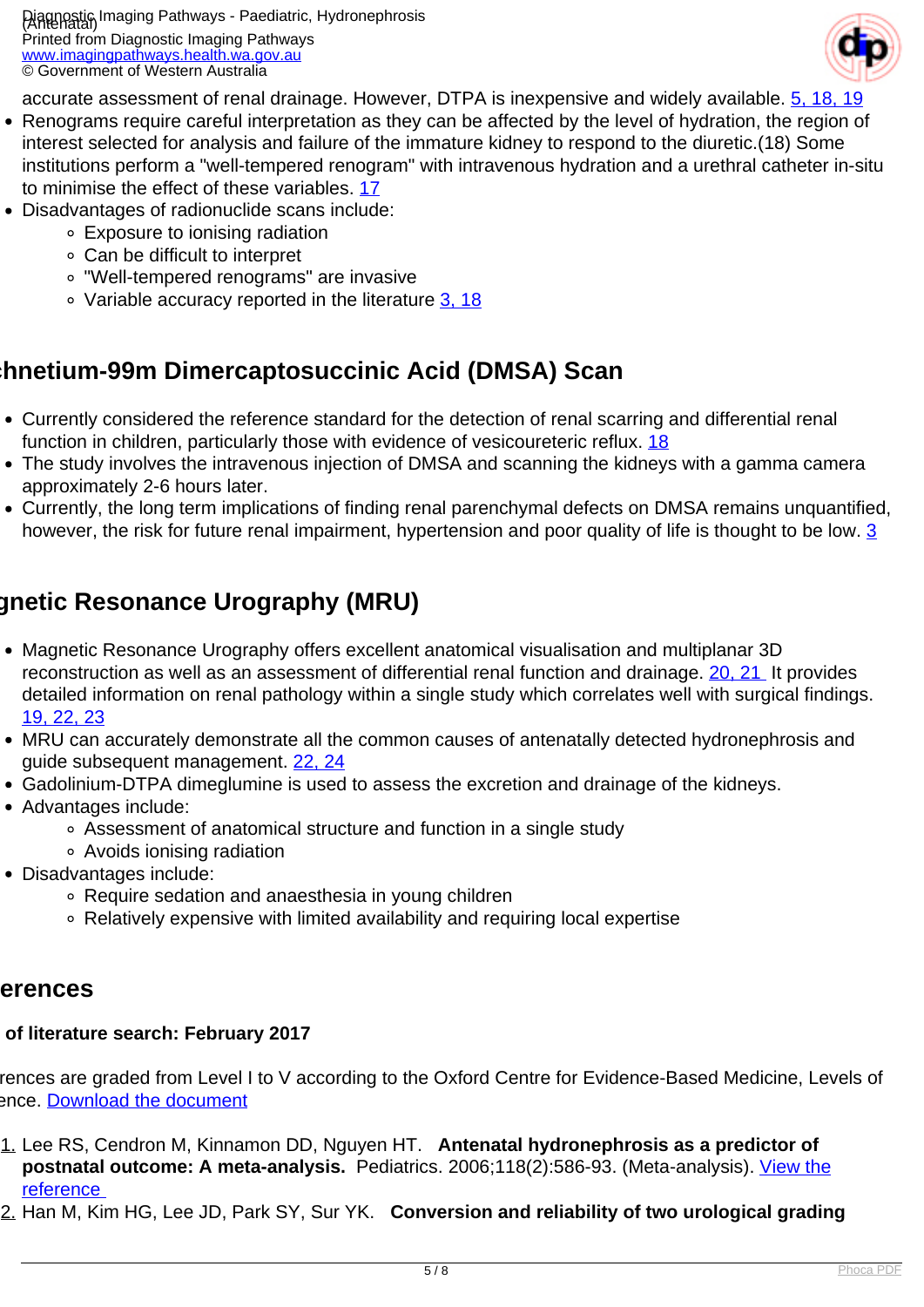

**systems in infants: the Society for Fetal Urology and the urinary tract dilatation classifications system.** Pediatr Radiol. 2017;47(1):65-73. (Level II evidence). View the reference

- 3. Kitchens DM, Herndon CDA. **Antenatal hydronephrosis.** Current urology reports. 2009;10(2):126-33. (Review article). [View the reference](https://www.ncbi.nlm.nih.gov/pubmed/19239817 )
- 4. Afroz R, Shakoor S, Salat MS, Munim S. **Antenatal renal pelvic dilatation and foetal outcomes review of cases from a tertiary care center in Karachi, Pakistan.** J Pak Med Assoc. 2016;66(12):1597-601. (Level III evidence). [View the reference](https://www.ncbi.nlm.nih.gov/pubmed/28179697 )
- 5. Sinha A, Bagga A, Krishna A, Bajpai M, Srinivas M, Uppal R, et al. **Revised guidelines on management of antenatal hydronephrosis.** Indian Journal of Nephrology. 2013;23(2):83-97. (Guidelines). [View the](https://www.ncbi.nlm.nih.gov/pmc/articles/PMC3658301/ ) [reference](https://www.ncbi.nlm.nih.gov/pmc/articles/PMC3658301/ )
- 6. Fernbach SK, Maizels M, Conway JJ. **Ultrasound grading of hydronephrosis Introduction to the system used by the Society for Fetal Urology.** Pediatric radiology. 1993;23(6):478-80. (Guidelines). [View the reference](https://www.ncbi.nlm.nih.gov/pubmed/8255658 )
- 7. Riccabona M, Avni FE, Blickman JG, Dacher J-N, Darge K, Lobo ML, et al. **Imaging recommendations in paediatric uroradiology: minutes of the ESPR workgroup session on urinary tract infection, fetal hydronephrosis, urinary tract ultrasonography and voiding cystourethrography, Barcelona, Spain, June 2007.** Pediatric radiology. 2008;38(2):138-45. (Level V evidence). [View the reference](https://www.ncbi.nlm.nih.gov/pubmed/18071685 )
- 8. Hodhod A, Capolicchio JP, Jednak R, El-Sherif E, El-Doray Ael A, El-Sherbiny M. **Evaluation of Urinary Tract Dilation Classification System for Grading Postnatal Hydronephrosis.** J Urol. 2016;195(3):725-30. (Level II evidence). [View the reference](https://www.ncbi.nlm.nih.gov/pubmed/26527513 )
- 9. Ismaili K, Hall M, Donner C, Thomas D, Vermeylen D, Avni FE. **Results of systematic screening for minor degrees of fetal renal pelvis dilatation in an unselected population.** American journal of obstetrics and gynecology. 2003;188(1):242-6. (Level II evidence). [View the reference](https://www.ncbi.nlm.nih.gov/pubmed/12548224 )
- 10. Sidhu G, Beyene J, Rosenblum ND. **Outcome of isolated antenatal hydronephrosis: a systematic** review and meta-analysis. Pediatric Nephrology. 2006;21(2):218-24. (Level II evidence). *View the* [reference](https://www.ncbi.nlm.nih.gov/pubmed/16362721 )
- 1. Hindryckx A, De Catte L. Prenatal diagnosis of congenital renal and urinary tract malformations. Facts, Views & Vision in ObGyn. 2011;3(3):165-74. (Review article). View the reference
- 12. Moorthy I, Joshi N, Cook JV, Warren M. **Antenatal hydronephrosis: Negative predictive value of normal postnatal ultrasound - a 5-year study.** Clinical radiology. 2003;58(12):964-70. (Level III evidence). View the reference
- 13. Coelho GM, Bouzada MCF, Pereira AK, Figueiredo BF, Leite MRS, Oliveira DS, et al. **Outcome of isolated antenatal hydronephrosis: a prospective cohort study.** Pediatric Nephrology. 2007;22(10):1727-34. (Level III evidence). View the reference
- 14. de Kort EHM, Oetomo SB, Zegers SHJ. **The long-term outcome of antenatal hydronephrosis up to 15 millimetres justifies a noninvasive postnatal follow-up.** Acta Paediatrica. 2008;97(6):708-13. (Level II evidence). [View the reference](https://www.ncbi.nlm.nih.gov/pubmed/18410468 )
- 15. Sairam S, Al-Habib A, Sasson S, Thilaganathan B. **Natural history of fetal hydronephrosis diagnosed on mid-trimester ultrasound.** Ultrasound in obstetrics & gynecology. 2001;17(3):191-6. (Level II evidence). [View the reference](https://www.ncbi.nlm.nih.gov/pubmed/11309166 )
- 16. Signorelli M, Cerri V, Taddei F, Groli C, Bianchi UA. **Prenatal diagnosis and management of mild fetal pyelectasis: implications for neonatal outcome and follow-up.** European Journal of Obstetrics Gynecology and Reproductive Biology. 2005;118(2):154-9. (Level III evidence). View the reference
- 17. Rosenblum S, Pal A, Reidy K. **Renal development in the fetus and premature infant.** Semin Fetal Neonatal Med. 2017;22(2):58-66. (Review article). [View the reference](https://www.ncbi.nlm.nih.gov/pubmed/28161315 )
- 18. Woodward M, Frank D. **Postnatal management of antenatal hydronephrosis.** Bju International. 2002;89(2):149-56. (Review article). View the reference
- 19. Sadeghi-Bojd S, Kajbafzadeh AM, Ansari-Moghadam A, Rashidi S. **Postnatal Evaluation and Outcome of Prenatal Hydronephrosis.** Iran J Pediatr. 2016;26(2):e3667. (Level II/III evidence). [View the](https://www.ncbi.nlm.nih.gov/pubmed/27307966 ) [reference](https://www.ncbi.nlm.nih.gov/pubmed/27307966 )
- **0. Grattan-Smith JD, Jones RA. Magnetic Resonance Urography in Children.** Magnetic Resonance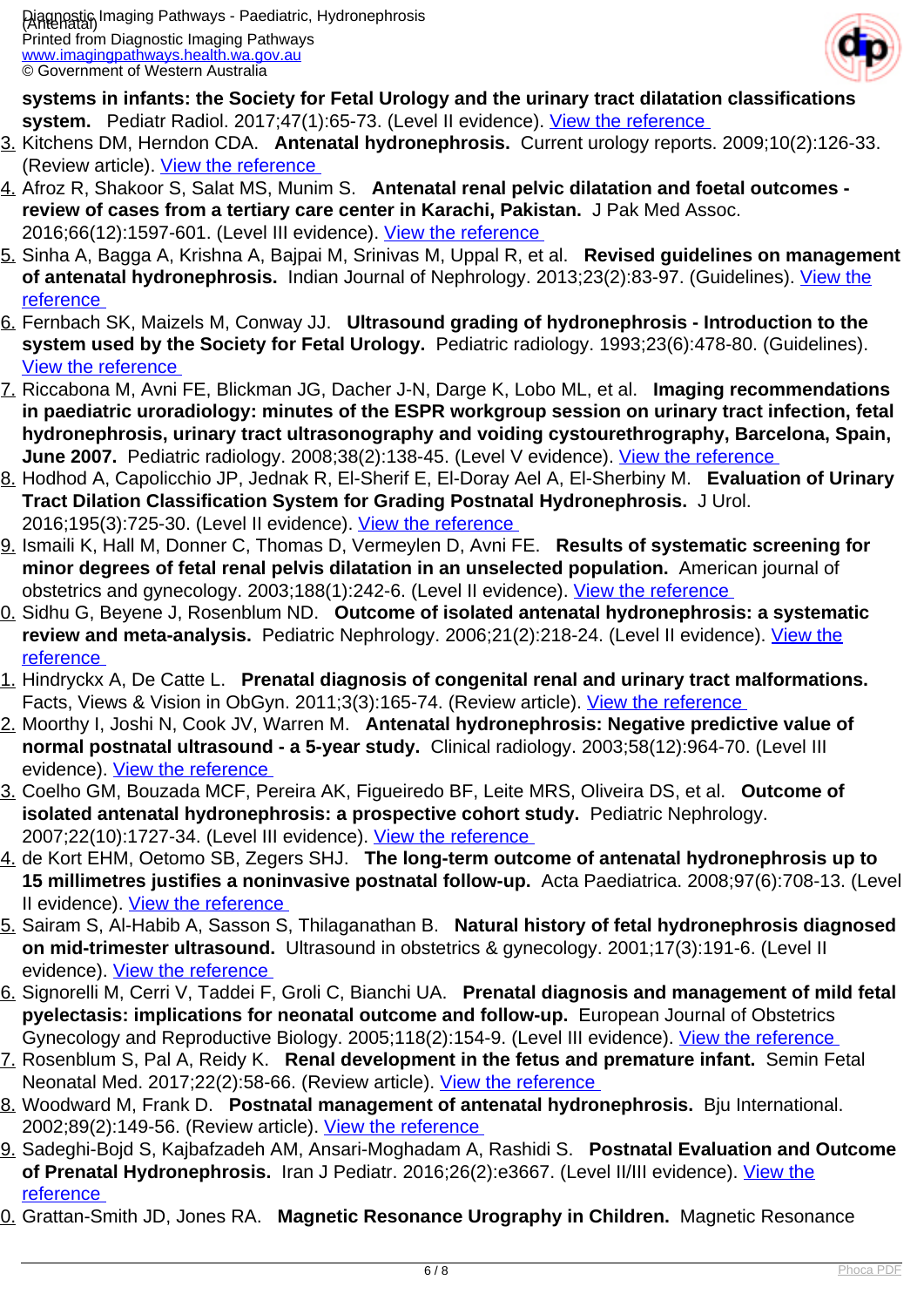

Imaging Clinics of North America. 2008;16(3):515-31. (Review article). View the reference

- 21. Cerwinka WH, Damien Grattan-Smith J, Kirsch AJ. **Magnetic resonance urography in pediatric** urology. Journal of pediatric urology. 2008;4(1):74-82. (Review article). View the reference
- 22. Leppert A, Nadalin S, Schirg E, Petersen C, Kardorff R, Galanski M, et al. **Impact of magnetic resonance urography on preoperative diagnostic workup in children affected by hydronephrosis: Should IVU be replaced?** Journal of Pediatric Surgery. 2002;37(10):1441-5. (Level III evidence). [View](https://www.ncbi.nlm.nih.gov/pubmed/12378450 ) [the reference](https://www.ncbi.nlm.nih.gov/pubmed/12378450 )
- 23. El-Nahas AR, Abou El-Ghar ME, Refae HF, Gad HM, El-Diasty TA. **Magnetic resonance imaging in the evaluation of pelvi-ureteric junction obstruction: an all-in-one approach.** Bju International. 2007;99(3):641-5. (Level III/IV evidence). [View the reference](https://www.ncbi.nlm.nih.gov/pubmed/17407519 )
- 24. McMann LP, Kirsch AJ, Scherz HC, Smith EA, Jones RA, Shehata BM, et al. **Magnetic resonance urography in the evaluation of prenatally diagnosed hydronephrosis and renal dysgenesis.** Journal of Urology. 2006;176(4):1786-92. (Level III evidence). [View the reference](https://www.ncbi.nlm.nih.gov/pubmed/16945650 )

| Information from this website                                                                                                    | <b>Information from the Royal</b><br><b>Australian and New Zealand College</b><br>of Radiologists' website                                                                                                                                                                                                                                                                                                                                                                                                                           |
|----------------------------------------------------------------------------------------------------------------------------------|--------------------------------------------------------------------------------------------------------------------------------------------------------------------------------------------------------------------------------------------------------------------------------------------------------------------------------------------------------------------------------------------------------------------------------------------------------------------------------------------------------------------------------------|
| <b>Consent to Procedure or Treatment</b><br><b>Radiation Risks of X-rays and Scans</b><br><b>Renal Scan</b><br><b>Ultrasound</b> | <b>Iodine-Containing Contrast Medium</b><br><b>Radiation Risk of Medical Imaging During</b><br>Pregnancy<br><b>Radiation Risk of Medical Imaging for Adults</b><br>and Children<br><b>Ultrasound</b><br><b>Nuclear Medicine DMSA Scan</b><br><b>Nuclear Medicine Renal Scan</b><br><b>Children's (Paediatric) Abdominal Ultrasound</b><br><b>Children's (Paediatric) Micturating</b><br>Cystourethrogram<br><b>Children's (Paediatric) Renal Ultrasound</b><br><b>Making Your Child's Test or Procedure Less</b><br><b>Stressful</b> |
|                                                                                                                                  |                                                                                                                                                                                                                                                                                                                                                                                                                                                                                                                                      |

### **Information for Consumers**